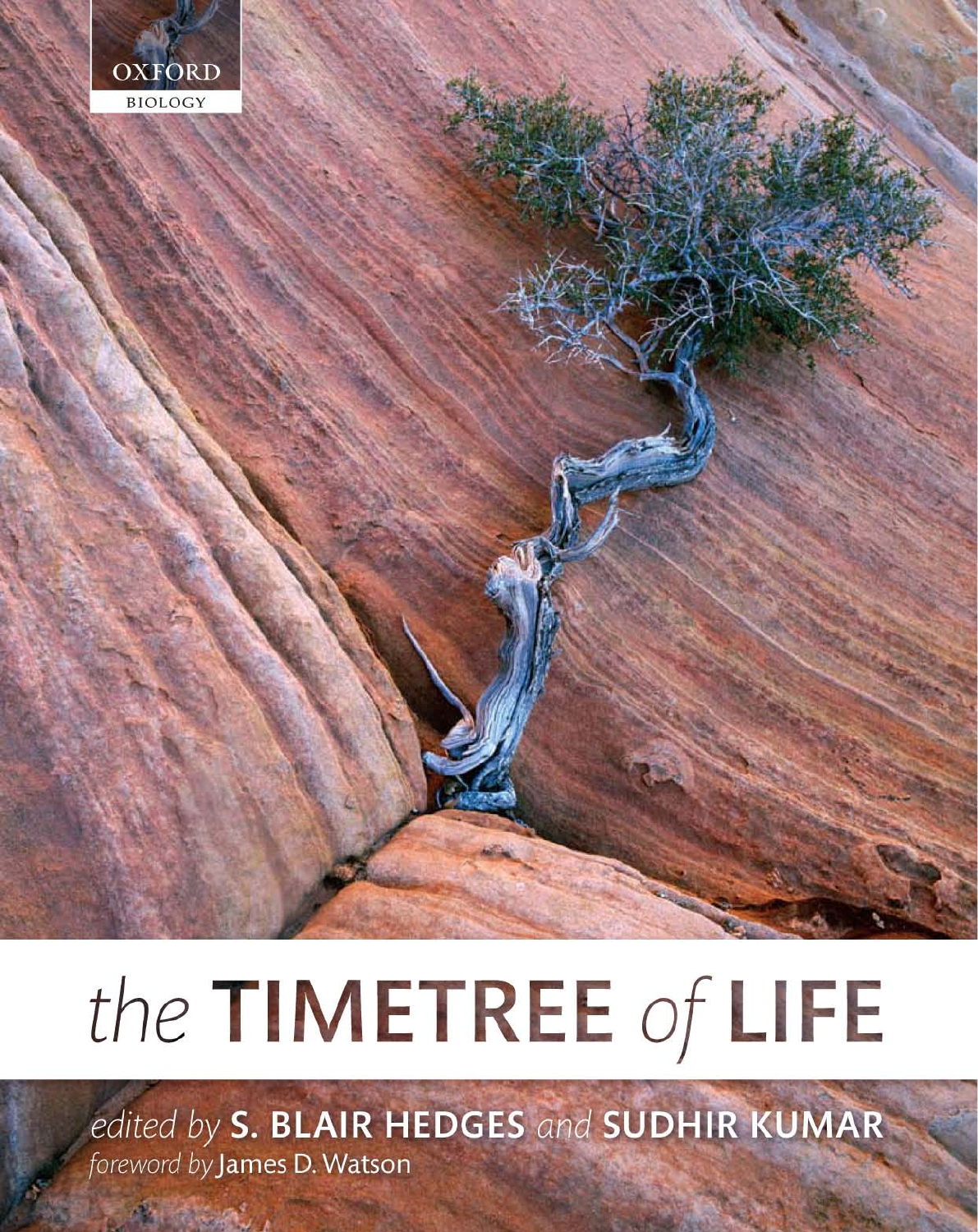# Timetrees: beyond cladograms, phenograms, and phylograms

#### *John C. Avise*

Department of Ecology and Evolutionary Biology, University of California, Irvine, CA 92697, USA (javise@uci.edu)

# Abstract

For several historical reasons discussed herein, until recently the absolute temporal dimension of many phylogenetic trees has been relatively ignored whereas the branching (cladistic) aspect typically has been the focus of most phylogeny-reconstruction efforts. This unfortunate neglect of "timetrees" is now being remedied, as this book will attest. Many scientific benefits can emerge from superimposing robust estimates of geological time on cladograms, including opportunities to: improve phylogenetic reconstructions of phenotypic evolution; illuminate causal geological or other events and processes in the history of life; and develop a universal time-standardized framework for biological classification that will facilitate studies in comparative evolution.

... the extent of variation of the primary structure [of proteins] . . . may give rough approximations of the time elapsed since the lines of evolution leading to any two species diverged.

—Emanuel Margoliash (1963).

The notion that genetic differences between species tend to increase with time has been prevalent since the inception of the field of molecular evolution. Margoliash's comment above was in reference to early empirical data for cytochrome *c* showing that horse and pig differ at only three amino acid sites, whereas horse and tuna display 19 amino acid substitutions and horse and yeast display at least 44 such changes. From such observations, Margoliash (1) concluded: "relatively closely related species show few [genetic] differences...phylogenetically distant species exhibit wider dissimilarities." Zuckerkandl and Pauling (*2*) had noted similar kinds of outcomes in four members of the hemoglobin protein family in 1962, and in 1965 they coined the term "molecular clock" to encapsulate the notion that protein

sequences appear to diverge with some regularity across evolutionary time (*3*). During the ensuing four decades, the general time-dependent nature of molecular evolution (but not always any great precision for particular molecular clocks) gained voluminous support from studies on a wide variety of proteins and subsequently of DNA sequences (reviewed in *4*).



Fig. 1 Alternative phylogenetic depictions for pig, horse, tuna, and yeast based on the cytochrome *c* sequence data considered by Margoliash (*1*; see text). Top panel: stepped cladogram showing only the cladistic order of phylogenetic nodes (branch lengths have no meaning). Middle panel: distance phenogram showing branch lengths (amino acid changes) in addition to branching topology (thereby making this depiction a phylogram also; see text). Bottom panel: an evolutionary timetree showing estimates of nodal dates in addition to the branching topology.

J. C. Avise. Timetrees: beyond cladograms, phenograms, and phylograms. Pp. 19-25 in *The Timetree of Life*, S. B. Hedges and S. Kumar, Eds. (Oxford University Press, 2009).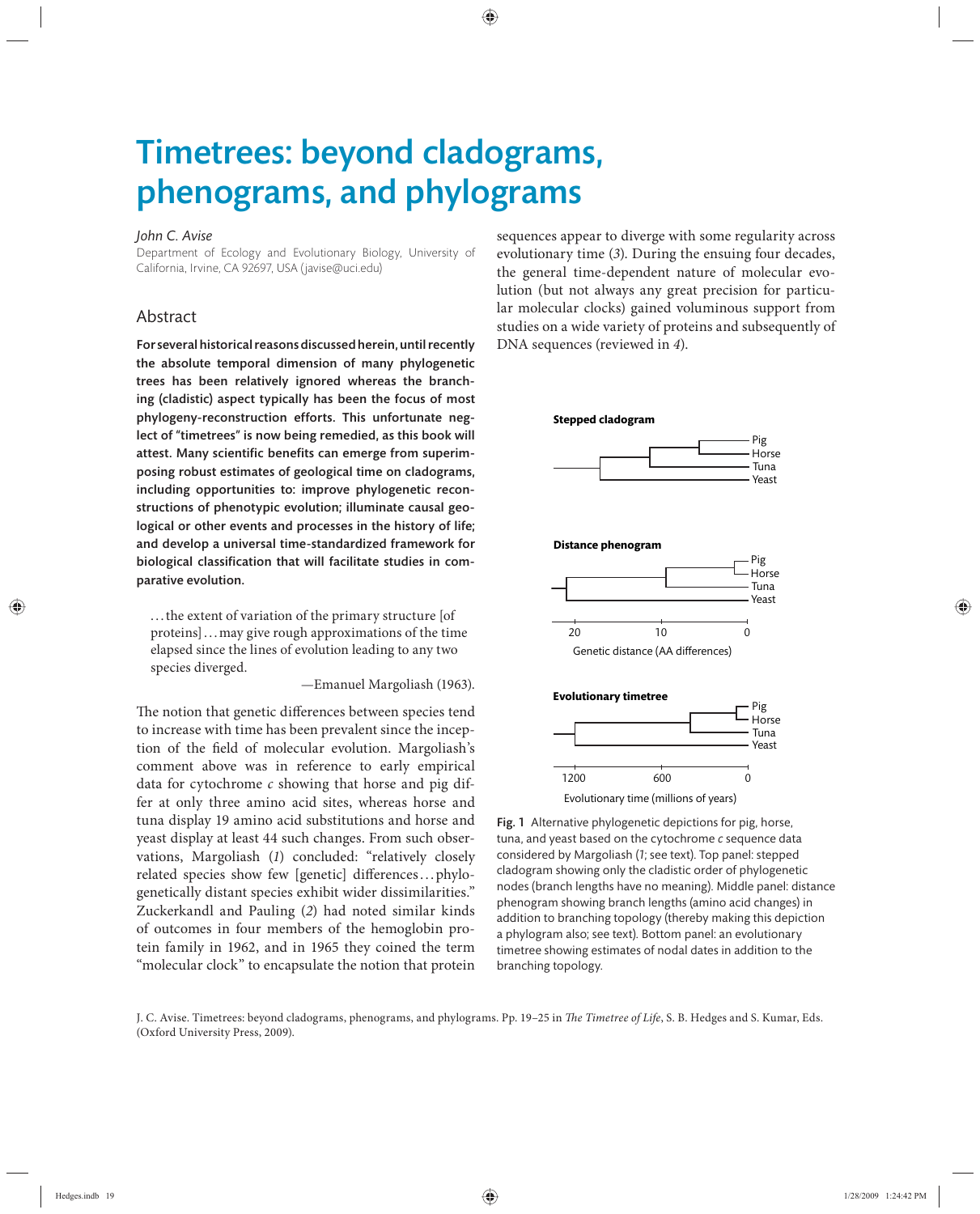The word phylogeny, from the Greek roots "phyl" meaning tribe and "geny" meaning origin, refers to the genealogical history of life. Given the early recognition of molecular clocks and the vast popularity of molecular systematics since the mid-1960s (*5*), it might seem that phylogeneticists would have been preoccupied with dating evolutionary trees, that is, in capitalizing upon the wealth of temporal (as well as cladistic information) seemingly inherent in the primary structures of proteins and nucleic acids. Ironically, however, phylogenetic chronograms ("timetrees," for short) have been relatively neglected until recently in most molecular studies in favor of efforts instead to reconstruct merely the branching topologies (cladistic structures) of phylogenetic trees.

In support of this contention, a recent compendium on the "tree of life" (*6*) included nearly 200 phylogenetic branching diagrams, fewer than 10 of which (ca. 5%) provided explicit indications of the absolute dates of evolutionary nodes. If tallies likewise were to be conducted on the phylogenetic representations published during the last four decades in leading journals such as *Systematic Biology*, *Molecular Phylogenetics and Evolution*, or *Evolution*, a similar neglect of evolutionary dates in phylogenetic trees would undoubtedly be evidenced. This state of affairs is highly ironic, because timetrees can, in principle, encapsulate far more information about evolutionary history than do cladograms or phenograms (Fig. 1).

Here, I will speculate on why timetrees have been relatively neglected in biological systematics (at least until very recently), and, more importantly, why this situation can and should be remedied.

### Past neglect of timetrees

Historical reasons for the relative disinterest in timetrees (compared to the enthusiasm for cladograms) probably entail both scientific and sociological factors. Here I conjecture on why timetree reconstructions have not always been pursued with vigor.

#### Cladistic–phenetic distractions

The rise of molecular biology that gave birth to molecular phylogenetics in the early 1960s happened to coincide with two seminal developments in traditional (i.e., nonmolecular) systematics: the publication in 1963 of *Principles of Numerical Taxonomy* by Sokal and Sneath (*7*), and the 1966 translation into English of Hennig's *Phylogenetic Systematics (8)*. These books gave rise, respectively, to the polarized schools of phenetics and cladistics that were to dominate philosophical discourse in systematics for more than two decades (see chapter 4 in *9*). Pheneticists argued that organisms should be grouped and classified according to their overall similarity as measured by defined rules using as many quantifiable traits as possible. Results were summarized as phenograms depicting phenetic similarities (not necessarily phylogenetic relationships) among taxa. Cladists countered that organisms should be grouped and classified according explicitly to their evolutionary relationships as evidenced by (even a few) shared-derived traits, that is, synapomorphies. Results were summarized as cladograms depicting cladistic topologies in phylogenetic trees.

Especially in the 1960s through the 1980s, the young field of molecular evolution found itself distracted by (and sometimes immersed in) the cladistic–phenetic wars. On one battlefront, some molecular systematists were forced to defend their approaches against hard-core cladists who automatically discredited any "phenetic" method (e.g., DNA–DNA hybridization) that merely yielded genetic similarity or distance estimates between taxa. Many cladists also impugned any statistical clustering algorithms for phylogenetic inference (e.g., UPGMA or neighbor-joining, *10*) that employed composite genetic distance estimates. On entirely another battlefront, molecular systematists were sometimes forced to counter the notion by a few hard-core pheneticists that phylogenetic reconstruction itself was not one of the primary achievable goals of systematics.

Interestingly, neither the pheneticists nor the cladists devoted much attention to how absolute time of evolutionary separation between taxa might be extracted from empirical information (molecular or otherwise). Thus, the relatively few timetrees estimated from molecular or other data were not readily accepted into either the traditional phenetic or cladistic camps. This is ironic for the following reasons.

In one important sense, various molecular approaches approximate a cladistic ideal, because the data are genetic and the volume of molecular information can be so vast as to provide a strong collective signal regarding branching topologies (as well as branch lengths) in phylogenetic trees. In another sense, however, various molecular approaches also closely approximate a phenetic ideal, because the number of assayed traits can be huge (up to millions of nucleotide positions in some current DNA sequence comparisons) and the data are inherently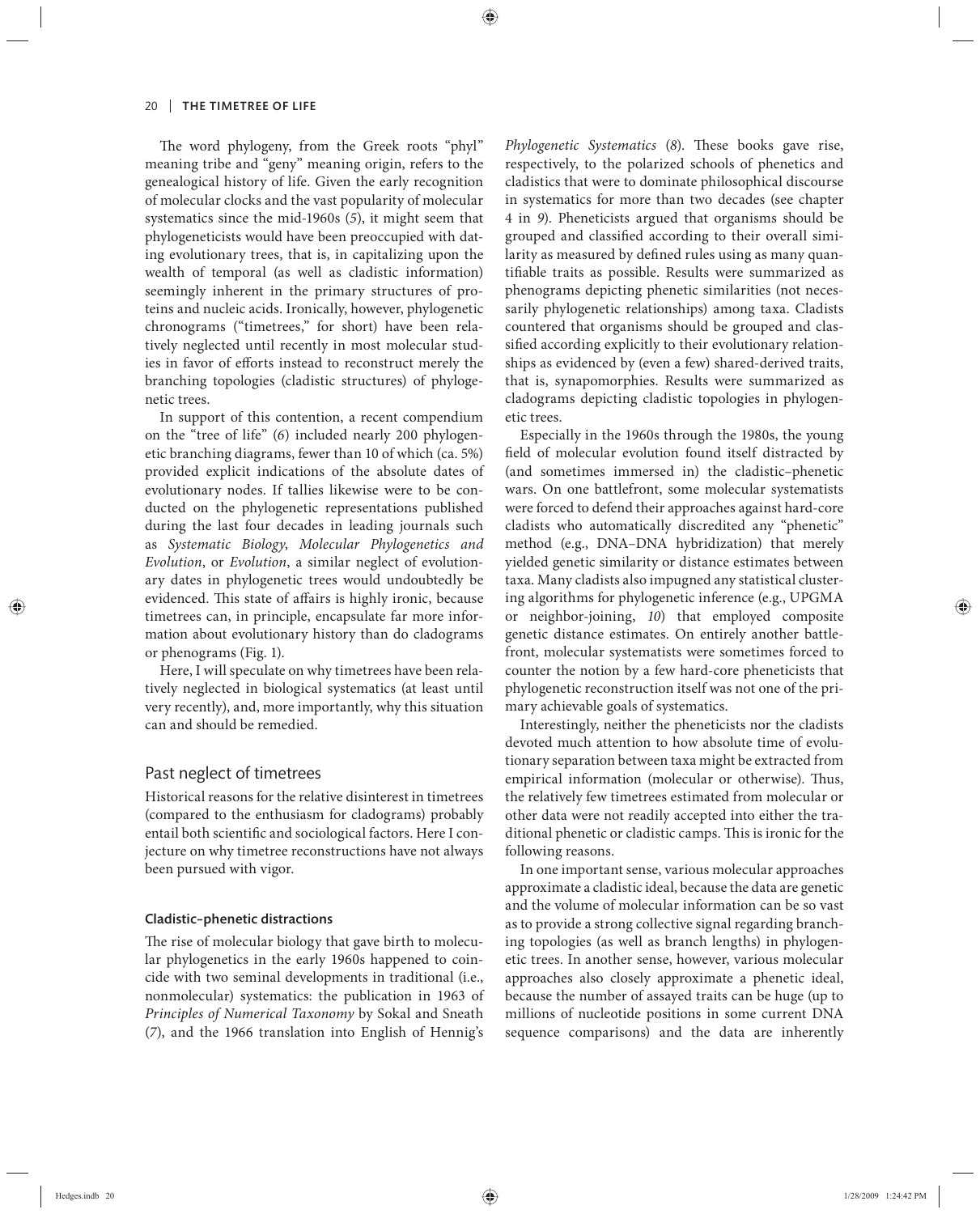quantifiable in terms of overall similarities or distances among taxa. Furthermore, given that evolutionary convergences or reversals at individual nucleotide positions can be rather common (in part because only four interconvertible character states exist per site), any cladistic analysis that focuses unduly on any few presumptive shared-derived characters in molecular data could be inappropriate.

Thus, molecular phylogenetic approaches are neither cladistic nor phenetic exclusively, but rather they can encompass some of the best of both worlds. Irrespective of the method of analysis (e.g., via distance-based, parsimony, maximum likelihood, or Bayesian methods), large molecular data sets can yield phylograms that portray both the cladogenetic and anagenetic components of phylogeny. However, the main thesis of this chapter is that phylogeneticists should now strive for even more information by estimating absolute dates for evolutionary nodes. To the extent that this task is successfully accomplished, the resulting timetrees will convey much more information than traditional cladograms, phenograms, or phylograms.

#### Reservations about molecular clocks

A second set of historical obstacles to greater enthusiasm for timetrees involved some misunderstandings about molecular clocks. On the conceptual side, the notion of molecular clocks meshed well with an emerging neutrality theory predicting that molecular evolutionary rates were driven by (indeed were equitable with) rates of neutral mutation (*11*). Accordingly, praise or condemnation of molecular clocks often hinged on a researcher's philosophical stance in the broader neutralist–selectionist debate. But this situation was inappropriate because molecular clocks are also compatible with most selectionist scenarios. For example, if large numbers of genes are acted upon by multifarious selection pressures over long periods of time, then any short-term fluctuations in selection intensity might average out such that the overall genetic distances among taxa correlate well with elapsed times since common ancestry.

On the empirical side, any hopes for a universal molecular timepiece of great precision were dashed as empirical data accumulated showing significant variation in molecular rates at several levels: among nucleotide positions within codons, among nonhomologous genes within a lineage, among various classes of DNA such as coding and noncoding, and between full genomes such as nuclear and mitochondrial (review in *12*). Seemingly

most damning to universal clock arguments were rate differences also reported at homologous loci among different taxonomic lineages (e.g., 13-16). Some systematists interpreted such findings to doom all efforts to estimate timetrees from molecular data, but this reaction was overly negative because, in principle and often in practice, rate variation (as well as complicating phenomena such as saturation effects in the nucleotide substitution process) can be recognized and accommodated in timetree reconstructions (e.g., 17-19). Thus, contrary to a widespread sentiment, attempts to date phylogenetic nodes do not necessarily hinge critically on the precise ticking of molecular clocks. Furthermore, many interesting questions in evolutionary biology can be answered (at least to a first approximation) with even ballpark temporal estimates.

In addition, pronounced rate variation is likely to be greater on local than on global genomic scales. A useful analogy might be to the gas laws in physics. Much as the individual molecules within a gas have idiosyncratic and unpredictable movements in submicroscopic space, individual nucleotide sites and loci within a genome can display idiosyncratic and unpredictable changes over evolutionary time. But large collections of gas molecules also have consistent composite properties (summarized by the gas laws of physics), and likewise large collections of DNA nucleotides may have fairly consistent conglomerate behaviors such as mean rates of sequence evolution. In other words, with regard to temporal signal, DNA sequences are detail-noisy yet composite-rich.

A final and oft-overlooked point is that estimating timetrees is not an endeavor exclusively for the field of molecular evolution. To the contrary, nodes in phylogenetic trees are most securely dated when multiple lines of evidence (from paleontology, historical geography, comparative biology, etc.) are also thoroughly integrated into the analysis. Indeed, every initial calibration of a molecular clock requires at least one absolute temporal landmark (e.g., from fossil or biogeographic evidence) independent of the molecular data. Thus, if objections are to be raised against the promotion of timetrees, they should not stem from a (misplaced) sentiment that traditional nonmolecular approaches to systematics are thereby somehow being excluded.

#### Rationales and prospects for timetrees

Having speculated on why time-time approaches have been relatively neglected, I want to suggest why this situation can and should change. First, molecular data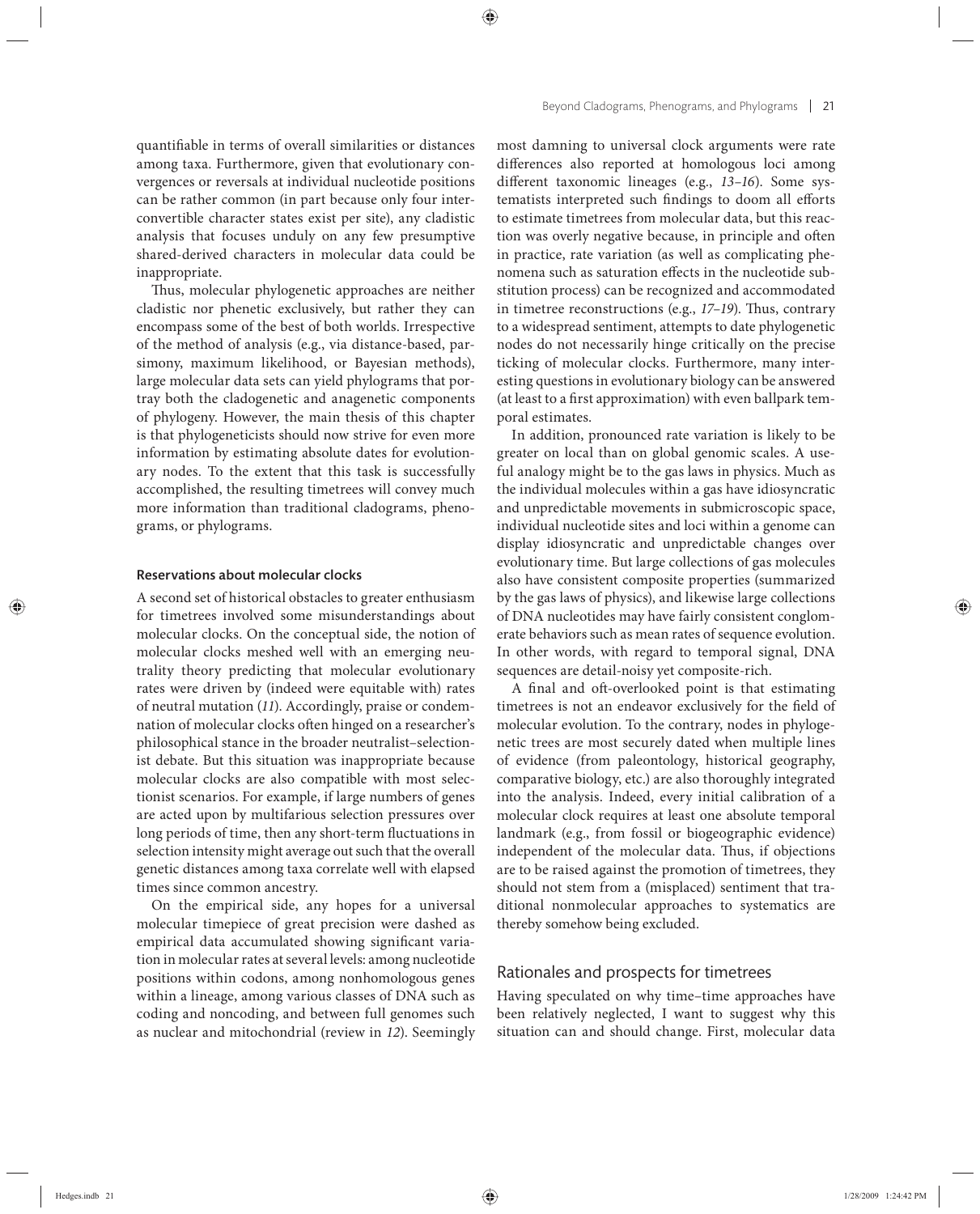are now being gathered and phylogenetically analyzed for thousands of species, and major structural features plus many finer details of the Tree of Life are quickly emerging. Second, because these newest phylogenetic appraisals are typically based on unprecedented volumes of sequence information (sometimes of entire genomes), the resulting phylogenetic estimates should be almost as secure as might ever become possible. Third, cladogenetic topologies and anagenetic branch lengths (alone or together) paint incomplete phylogenetic pictures unless secure estimates of nodal dates are included in the representations as well. Thus, the time is right for biologists to begin exploring much more fully the absolute temporal dimensions of the phylogenetic trees they reconstruct. Secure timetrees will then offer many potential added benefits to biology, including the following.

#### Character mappings will be enriched

All branches of comparative biology could profit from better knowledge about the evolutionary histories of morphological, behavioral, physiological, biochemical, or other phenotypic traits. In recent years, phylogenetic character mapping (PCM) has become a wildly popular exercise wherein scientists use molecular trees as historical backdrops for deciphering the evolutionary pathways traversed by all sorts of phenotypic traits in a wide variety of plant, animal, and microbial taxa (review in 20). Well-supported phylograms are especially useful in PCM reconstructions via maximum likelihood analyses, often yielding insights about ancestral character states that would not be apparent from maximum parsimony reconstructions based on cladogram structures alone (e.g., *21*). Furthermore, time is the common denominator in all rate estimates, so assessments of both absolute and relative evolutionary rates in various phenotypic (and molecular) traits are obviously facilitated when well-dated nodes in the relevant timetrees are available.

PCM exercises have illustrated two broader ironies about traditional systematics. First, for many taxa, extensive discussions and debates have often centered on fine details of alternative branching orders within particular cladograms, while the no-less-important temporal contexts of the phylogenies were often virtually neglected. Second, whereas phylogenetic treatments have traditionally focused on particular taxa one at a time, much of interest can emerge from comparative assessments (for which molecular data are uniquely well suited) across even disparate taxonomic groups. In short, the regular

presentation of explicit timetrees will open many conceptual worlds for fruitful discussions in comparative biology. Consider, for example, how the identical-stepped cladograms in Fig. 2 take on new meaning and raise novel questions when properly stretched to reflect their relative temporal dimensions.

#### Causal historical events will be illuminated

Another benefit of timetrees is that they will inevitably help to focus scientific attention on causal processes underlying phylogenetic diversity. Several examples are evident in this book, but to introduce the broader argument I will briefly mention two additional cases here. Interest has long centered on whether ancient vicariant events (related to plate tectonic movements) or subsequent over-water dispersals (e.g., by rafting) account for the presence of various terrestrial vertebrates in the West Indies. Geologic evidence indicates that the Greater Antilles formed in close proximity to North and South America during the mid-Cretaceous and that these islands began drifting from their continental partners at least 80 million years ago (Ma). The vicariance scenario thus predicts that sister clades on the islands vs. mainlands separated more than 80 Ma, whereas dispersal



Fig. 2 Example of widely differing temporal frameworks for cladograms with identical branching sequence. Above: stepped cladograms for four species representing two taxonomic families of primates and for four species representing two families of marine turtles. Below: timetrees for these respective assemblages [estimates of nodal evolutionary dates are provisional].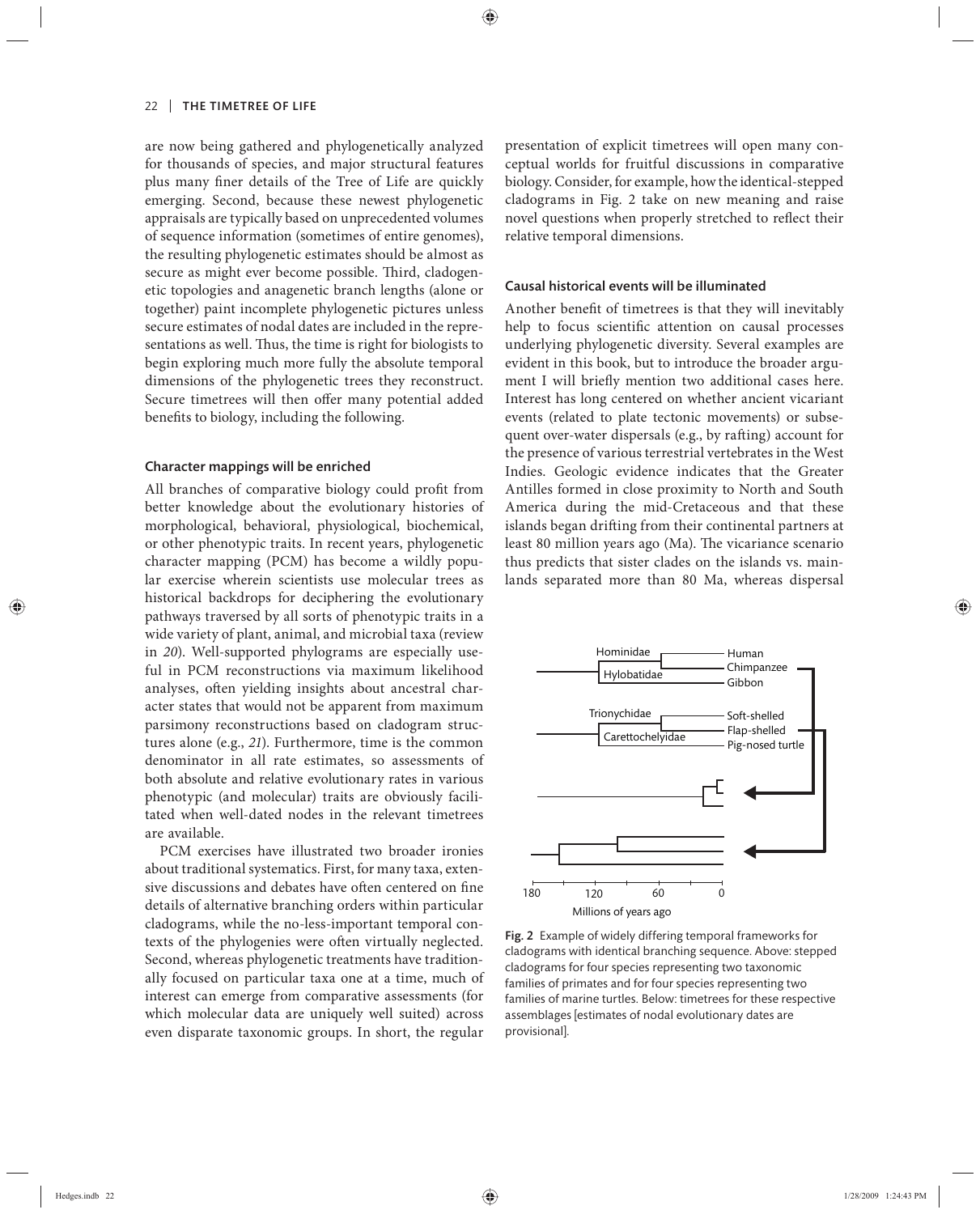scenarios predict that the separations were more recent and probably variable in time. From molecular phylogenetic appraisals of nodal dates for more than 35 relevant pairs of vertebrate taxa, Hedges (22) effectively falsified the ancient vicariance hypothesis for these faunas.

Another illustrative example of an informative timetree is reproduced in Fig. 3. By comparing extensive sequence data from several nuclear and mitochondrial genes in species representing 139 genera and nearly all higher taxa of extant ants, and by incorporating dates of relevant fossils into the phylogenetic analyses, Moreau *et al.* (*23*) concluded that an early evolutionary radiation of ant lineages coincided with the great proliferation of angiosperm plants (as well as coleopteran and hemipteran insects) during the Late Cretaceous (100–66 Ma). These findings, which indicate that ants diversified much earlier than previously supposed, are generating exciting



Time calibration using maximum fossil ages

Fig. 3 Timetree for 52 genera (each right-terminal node is a different genus) in the ant subfamily Myrmicinae after Moreau *et al.* (*23*). This diagram includes only a representative subset of the total of 139 ant genera (in 19 subfamilies) included in the broader phylogenetic study by Moreau and colleagues. Note the evident proliferation of lineages before the Cretaceous– Paleogene (K-P) boundary (see text).

new hypotheses about what biological factors might have been responsible. For example, ground litter favorable for ants is highly diverse in angiosperm forests and may have provided many novel habitat opportunities; and/or, the expansion of herbivorous insects at about that same time may have offered diverse food resources ripe for exploitation by the newly diversifying ants.

### Biological classifications can be universally standardized

If and when secure timetrees become widely available, opportunities will also arise to develop the first ever universally standardized scheme of biological classification. Unfortunately, current classifications provide no assurance that one taxonomic genus or family of mammals, for example, is comparable to another, much less to a genus or family of fishes, insects, or beetles. Indeed, no standards have been adopted by which such assurances might even be attempted. Another aspect of inconsistency in current classifications is that whereas many taxa are valid clades, others are polyphyletic or paraphyletic grades (see, e.g., the top of Fig. 1), and the nomenclature gives no indication which is which. Hennig (*8*) bemoaned these states of affairs when he wrote, "If systematics is to be a science it must bow to the self-evident requirement that objects to which the same label is given must be comparable in some way." Others have echoed similar thoughts: "No scientific enterprise, least of all one that considers the promotion of nomenclatural universality as one of its primary objectives, can accept the inconsistencies and ambiguities current in biological taxonomy" (24). Although systematists readily admit that the biological classifications in use today are wildly nonuniform across disparate taxonomic groups, little has been accomplished to rectify this huge flaw.

This unfortunate situation stems in part from the lack of biological universality in the morphological, physiological, or other phenotypes that systematists traditionally use to classify organisms. For example, traits conventionally employed in fish systematics (number of lateral-line scales, fins placements, etc.) often have no useful counterparts in mammals or insects, one net result being that few systematists seem to have given much thought to how a universally standardized taxonomy might be erected or used. By contrast, many DNA and protein molecules are more or less universal and could in principle serve as common yardsticks for biological classifications. However, different lineages show rather variable evolutionary rates and patterns (see earlier), so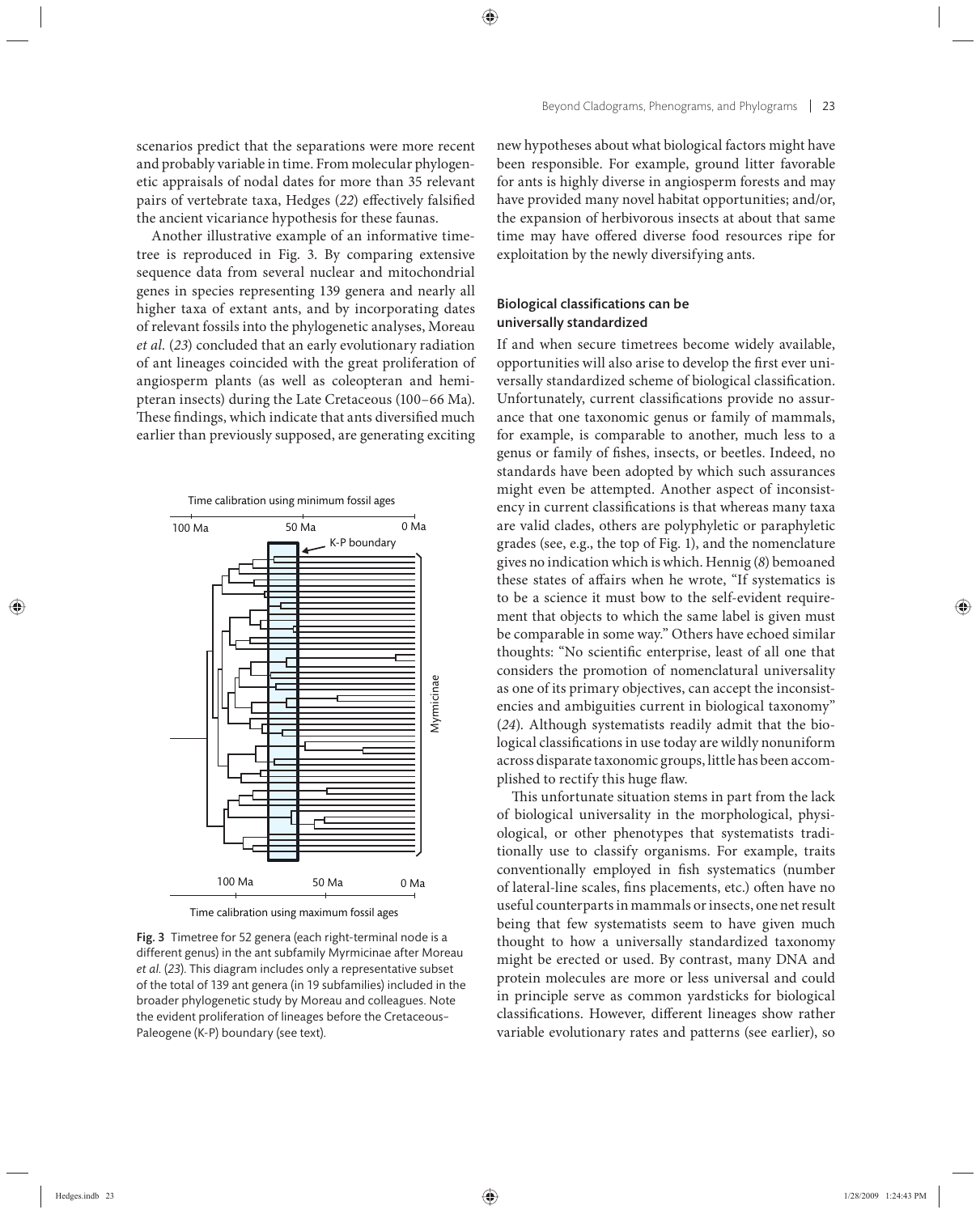molecular sequences per se still do not provide an ideal standard for cross-taxon comparisons.

Instead, evolutionary time itself is the ultimate gold standard for developing any universally consistent framework for biological classification. Avise and Johns (*25*) detail the rationale for this sentiment and also suggest a logical means for implementing it (at least in principle). Their approach, following Hennig (8), involves the notion of "temporal banding." For any securely dated timetree, temporal windows or bands of defined but arbitrary width (ideally sanctioned by a consensus of systematists) would be superimposed. By definition, each window would correspond to a particular rank in the conventional Linnaean hierarchy (such as genus, family, or order), and extant members of each clade would automatically be assigned a taxonomic rank empirically defined by the evolutionary window that contains the stem node.

Under this temporal-banding proposal, all named taxa would be clades, and all clades of a given taxonomic rank would have originated within the same window of evolutionary time. Such clades could be of mammals, fishes, insects, corals, or any other kinds of creature for which timetrees become securely estimated. Assuming that timetrees for many or most forms of life will eventually emerge from systematists' collective efforts, an implementation of the temporal-banding protocol could yield biology's first universally standardized classification. However, a major difficulty with this proposal (in its original formulation) concerns the large number of rank shifts and nomenclatural changes that likely would be entailed. Taxonomic stability is also very important in systematics (*26*), so any wholesale transformation of classification in the name of global standardization could be counterproductive if it complicated more so than facilitated the communication and retrieval of biological information.

To overcome this problem, we recently introduced an addendum to the original temporal-banding proposal (20). Rather than transmogrify existing classifications to conform to temporal windows, the temporal window for each clade could simply be indicated, in shorthand, by an appropriate time-clip attached to the existing taxon name. Each time-clip would refer to the specific temporal window (such as a geological period or epoch) within which the clade is thought to have arisen. Thus, the timeclip proposal would provide a practical way to retain the familiar Linnaean system and traditional taxon names yet simultaneously incorporate important temporal information into existing classifications.

## Conclusion: Time is of the essence

For all of these reasons, the time seems right to focus much greater attention on the temporal component (in addition to cladistic component) of phylogenetic trees. The routine estimation and utilization of timetrees could add exciting new dimensions to biology, including enhanced opportunities to integrate large molecular data sets with fossil and biogeographic evidence (and thereby foster greater communication between molecular and traditional systematists); estimate not only ancestral character states but also evolutionary rates in numerous categories of organismal phenotype; help establish more reliable associations between causal historical processes and biological outcomes; develop a universally standardized scheme for biological classifications; and, in general, promote novel avenues of thought in many arenas of comparative evolutionary biology.

#### References

- 1. E. Margoliash, *Proc. Natl. Acad. Sci. U.S.A.* **50**, 672 (1963).
- 2. E. Zuckerkandl, L. Pauling, in *Horizons in Biochemistry*, M. Kasha, B. Pullman, Eds. (Academic Press, New York, 1962), pp. 189–225.
- 3. E. Zuckerkandl, L. Pauling, in *Evolving Genes and Proteins*, V. Bryson, H. J. Vogel, Eds. (Academic Press, New York, 1965), pp. 97–166.
- 4. S. Kumar, *Nat. Rev. Genet.* **6**, 654 (August 2005).
- 5. D. M. Hillis, C. Moritz, B. K. Mable, *Molecular Systematics* (Sinauer Associates, Sunderland, Mass., 1996).
- 6. J. Cracraft, M. J. Donoghue, *Assembling the Tree of Life* (Oxford University Press, New York, 2004).
- 7. R. R. Sokal, P. H. A. Sneath, *Principles of Numerical Taxonomy* (W. H. Freeman, San Francisco, 1963).
- 8. W. Hennig, *Phylogenetic Systematics* (University of Illinois Press, Urbana, 1966).
- 9. J. C. Avise, *Molecular Markers, Natural History, and Evolution* (Sinauer Associates, Sunderland, Mass., 2004).
- 10. M. Nei, S. Kumar, *Molecular Evolution and Phylogenetics* (Oxford University Press, New York, 2000).
- 11. M. Kimura, *Nature* **217**, 624 (1968).
- 12. W.-H. Li, *Molecular Evolution* (Sinauer Associates, Sunderland, Mass., 1997).
- 13. F. J. Ayala, *Proc. Natl. Acad. Sci. U.S.A.* **94**, 7776 (1997).
- 14. X. Gu, W.-H. Li, *Mol. Phylo. Evol.* **1**, 211 (1992).
- 15. S. Kumar, S. B. Hedges, *Nature* **392**, 917 (1998).
- 16. D. M. Rand, *Trends Ecol. Evol.* **9**, 125 (1994).
- 17. M. Hasegawa, J. L. Thorne, H. Kishino, *Genes Genet. Syst.* **78**, 267 (2003).
- 18. M. S. Springer, W. J. Murphy, E. Eizirik, S. J. O'Brien, *Proc. Natl. Acad. Sci. U.S.A.* **100**, 1056 (2003).